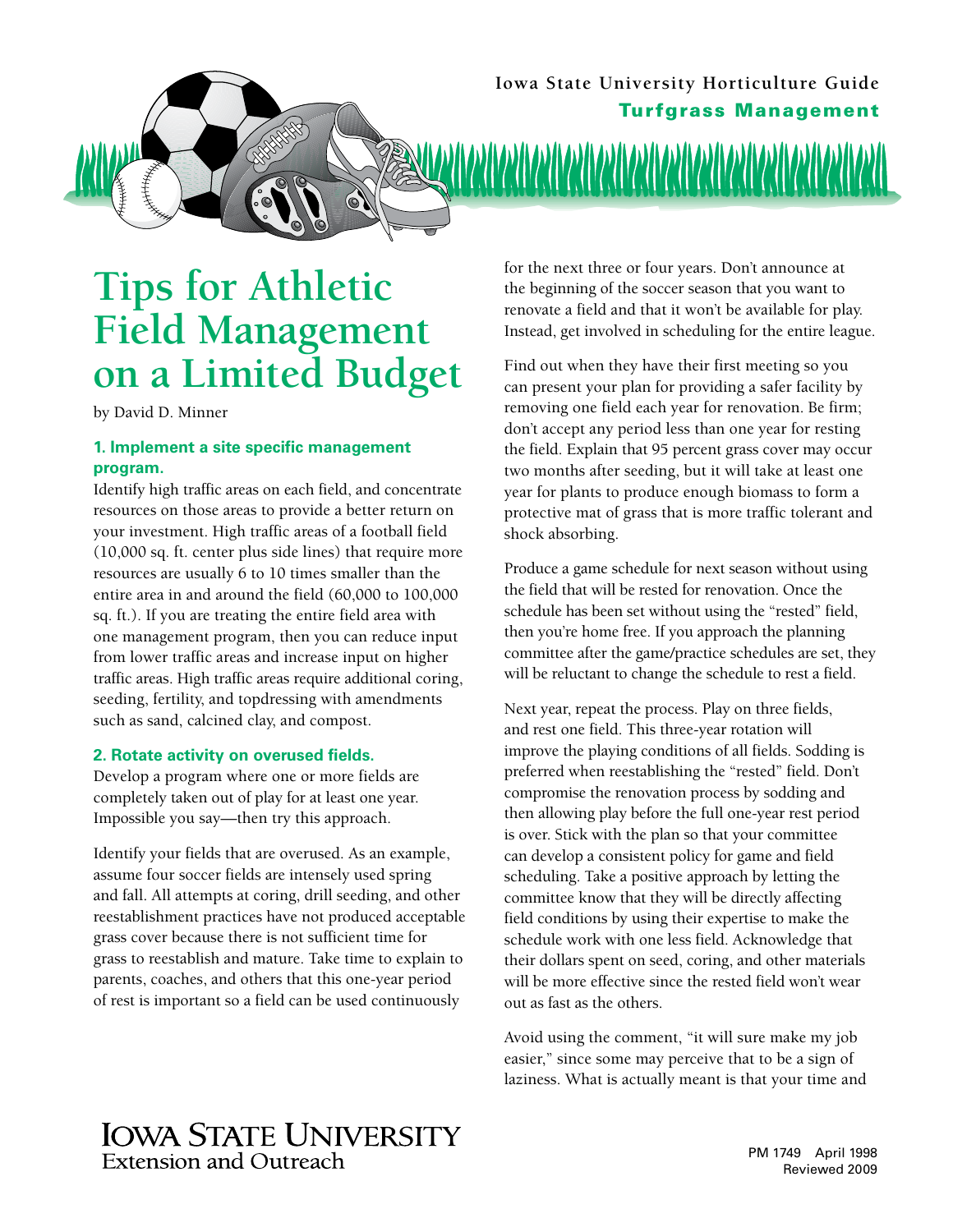resources spent on renovation will be the same, but the field performance will be substantially improved.

#### **3. Use volunteers.**

Players, parents, boosters, and other supporters of the athletic program can provide substantial support for the field. Let them choose between fundraising and maintenance on the field. Fundraising efforts usually are more effective when they are working toward a tangible item, such as an irrigation system, core aerator, or mower. Items like sand topdressing, seed, and fertilizer are less attractive as fundraising projects. Players, and sometimes parents, usually are receptive to working directly on the field. Provide ownership in the field by allowing each player to work at the position they play. Immediately after practice or between games, players can make necessary improvements in a matter of 5 to 15 minutes. Pitchers and catchers can easily rework the mound and home plate by adding and tamping clay. First and third can rake, level, and repair the skin area around their base. Second and shortstop can broom soil from the grass to prevent lips. Outfielders can spread a mixture of seed/sand/soil into divots to fill in thin areas. Fields that are routinely managed with players seldom need severe renovation. Many players enjoy working on the field, and parents take pride in seeing their kids assume the extra responsibility.

#### **4. Be an effective communicator.**

Managing a sports facility requires coordination among the administrator, coach, band director, and grounds manager. Administrators should keep in mind that proper traffic control costs nothing in terms of dollars, and at the same time, it offers the most effective means of reducing dangerously worn areas on game and practice fields. Understanding your role as a user of the field is the first step in communication.

Coaches must take an active interest in scheduling practice activities and preventing excessive turf wear. The coach and the grounds manager can work together to develop improved grass areas specifically for drills that are conducted off the game and practice fields.

Band directors should have a practice field painted on another grass area or in a parking lot. Areas should be situated so that practice can be viewed from above, as if you were in the bleachers. Band practice on the game field should be limited to once per week and only when the soil is dry enough to resist compaction in marching paths. No activity (band, football, or field maintenance) should be conducted on the field while there is frost on the grass.

Grounds managers should realize that they are caring for a multi‑use facility rather than just a football field. Make every effort to accommodate all groups with activities on the field. Each group should take responsibility for the condition of the field. Each group can be viewed as a potential resource for funding field maintenance expenses. Extra use requires additional labor, equipment, and resources. Contributions should be requested from the band and athletic booster club. If given the chance, the band or athletic booster club may be responsible for assisting with the purchase of a new core aerifier.

Administrators should clearly define conditions for using and not using the field. As much as possible, reserve the field for games only. In addition to field damage, administrators should consider field condition, player safety, and potential liability.

#### **5. Develop a safety checklist.**

Develop a one‑ or two‑page safety checklist that is reviewed each year and approved by your supervisor. Include field areas, such as bases, mounds, irrigation heads, etc. Also, list nonfield areas, such as bleachers, fences, dugouts, warning signs, etc. List the priority of each item, and indicate those that are dangerous and need immediate attention. Make a column on the checklist for "proposed work completed." Sign and date each item completed and approved. A checklist will document your awareness problems and show you are taking measures to improve safety of the facility. At first, funding may be directed toward nonfield-related items, but eventually, resources will be required for field maintenance as indicated by the safety checklist.

#### **6. Develop at least one showcase field.**

Your reputation as a field manager will be built on the quality of your best field, with less attention paid to resources or the number of fields under your care. Be sure to allocate enough resources to at least one field so that you can show your ability to produce

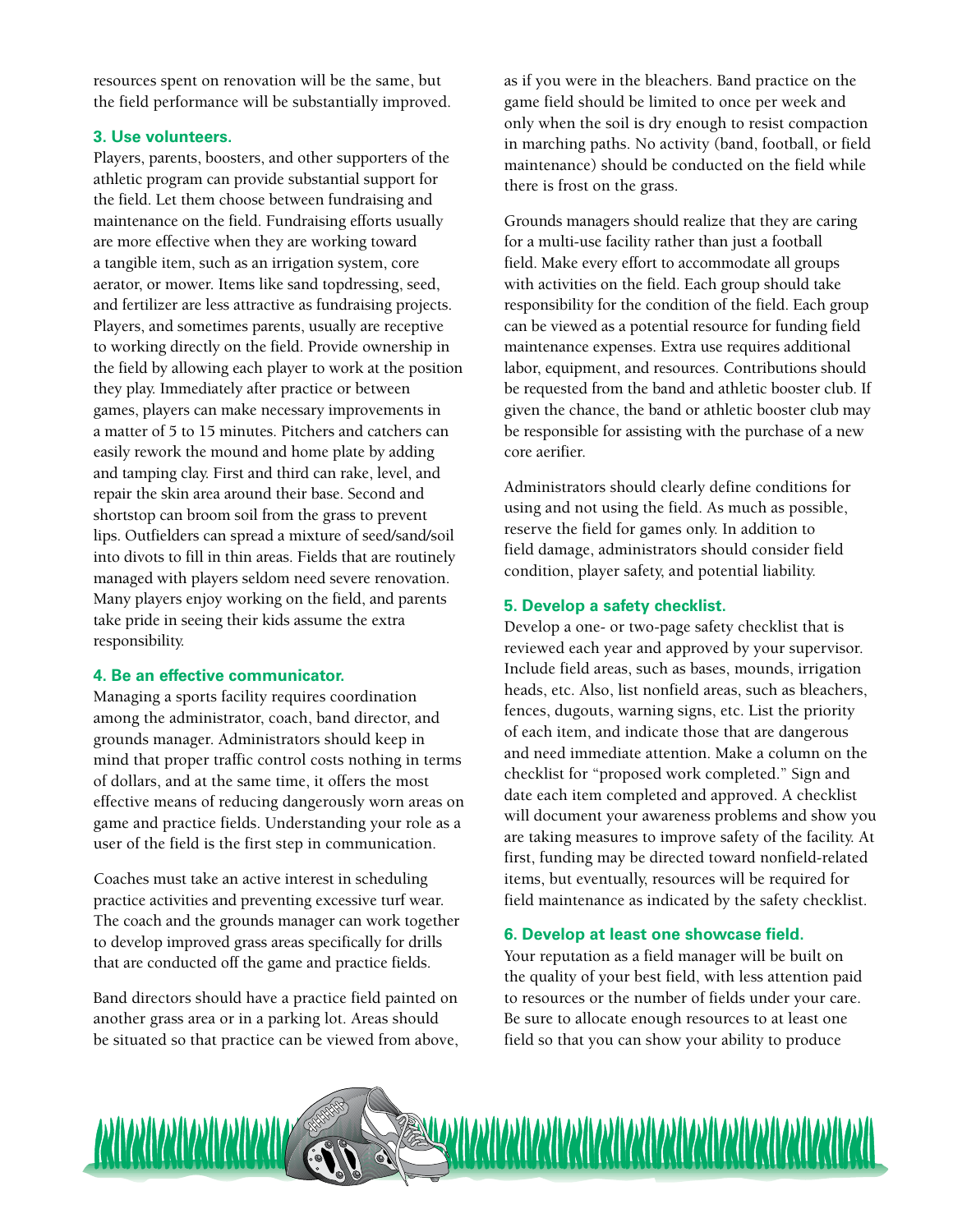a high quality sports field. Sacrifice resources used on other fields that are not producing a noticeable improvement. Document additional resources needed to produce a quality field, and use the information when requesting future resources to improve inadequate fields. You should be able to define minimal inputs required for a desired level of field quality.

Select a field with moderate to light traffic to showcase. Additional resources may not produce a better field if excessive traffic is the major problem. Purchase a camera; it is the best method of showing the changes that occurred on the facility under your direction. Pictures of construction projects also are a valuable record of what is buried under the facility. Under-ground irrigation, drainage, and utilities may need to be accessed, and pictures often are more important than drawings. A photographic record of the grounds crew and their activities also can develop a sense of pride in a job well done.

#### **7. Understand "joint power facilities."**

"Joint power facilities" occur most commonly when a city parks department and local school join in an agreement to share playing fields. Fields that are idle are perceived to be a waste of city or school funds. Instead of building new fields, the teams from one association are permitted to use the other's facility. This obviously will ease the field pressure on one partner and increase the traffic injury on the other partner. Before entering into a "joint power" agreement, make sure there is a clear understanding of the additional field resources required to manage the increased level of activity. Define expectations of the field and exactly who will use the facility. Follow any transfer of funds, and be sure that the field maintenance budget actually is increased to cover additional resources needed to manage increased activity.

#### **8. Break down expensive projects into manageable units.**

Proposals to upgrade a facility or purchase new equipment often may be turned down because the total cost of the request is beyond the scope of the annual budget. If possible, find out what level of additional funding is appropriate, and then divide your total project into manageable units that can be purchased for more than one year.

3

For example, your \$15,000 proposal for an automatic irrigation system has been turned down, even though you volunteered to install it with your grounds crew at no additional labor cost. Break the project into three phases, and complete one phase each year at an increased cost of only \$5,000 per year. Buy the pipe, wire, and valves the first year, and install them. Buy and install heads in the second year, and charge the system. It may not be automated, but after only two years, you have water where there once was none. In the third year, purchase the controller, and fully automate the irrigation system.

#### **9. Consider contract services vs. purchasing equipment.**

Sometimes high purchase costs of coring, seeding, and spraying equipment may be difficult to justify, especially if it is only used a few times each year. Contract services can provide custom application of these field management practices without the burden of purchase, repair, and replacement costs. Contract services also may be useful if your personnel and facility are not certified to apply or store pesticides. Contracting services may be a way to reduce equipment and skilled labor costs.

#### **10. Invest in human resources.**

Provide educational opportunities by joining local and national associations. Budget for personnel to attend educational meetings and hands-on workshop activities. Develop a library of books, videos, and training manuals. Keep trade magazines in the break room for employees. Looking for a motivated person? Watch who does the reading.

Budgets are simply numbers on a piece of paper that restrict how much money we can spend in a given period of time. Don't be overwhelmed by numbers on paper, and don't restrict your greatest resource, the human resource. Surround yourself with dependable, competent people whom often exceed your capabilities and learn to manage them. Empower others with your vision and watch as the human resource grows with the budget you have.

<u>ASUASUASUASUASUASUASU</u>